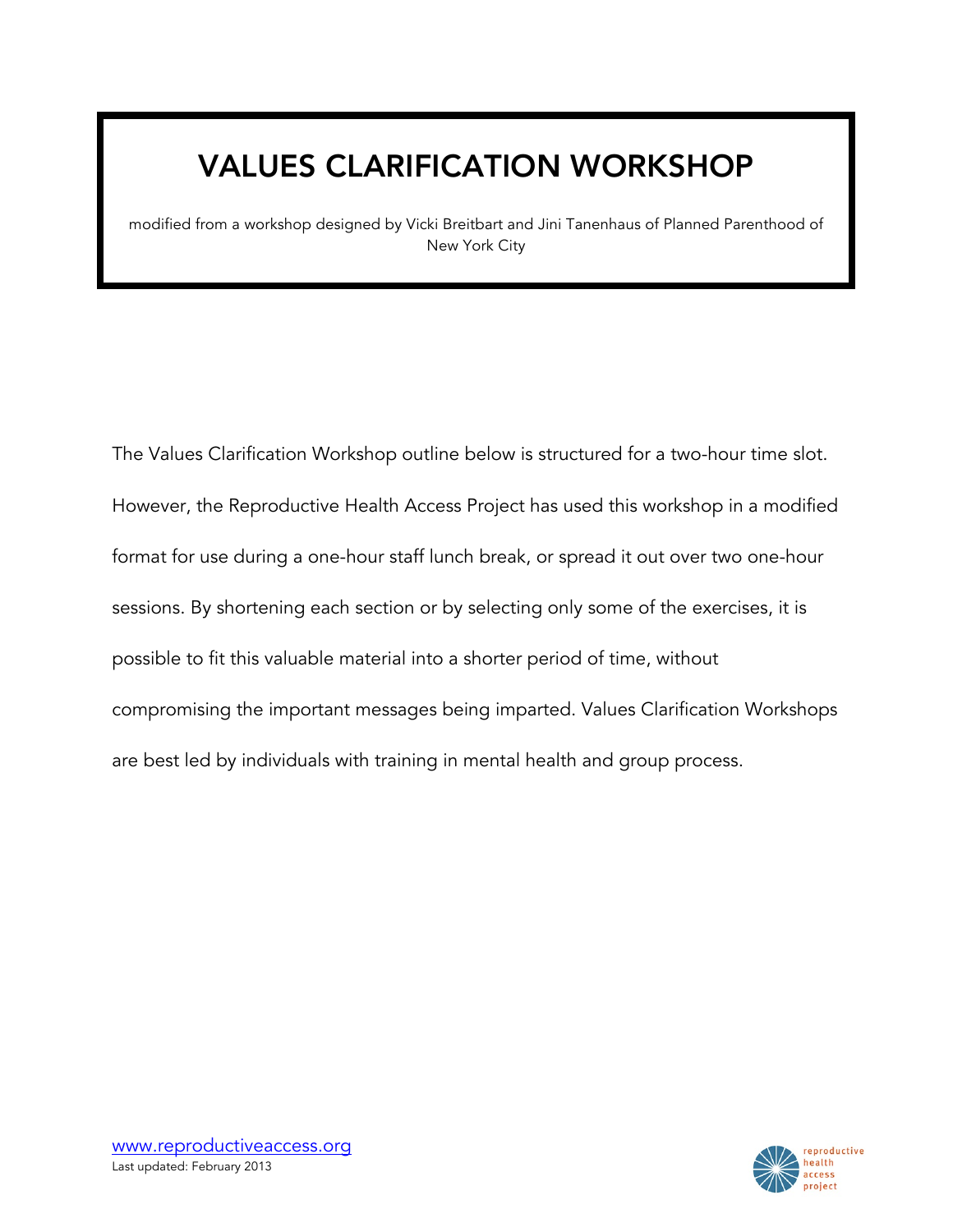### VALUES CLARIFICATION WORKSHOP

- Goals: To provide an opportunity for staff who are new to the provision of abortion to assess their attitudes and beliefs regarding the issues surrounding abortion.
- **Objectives:** After this workshop, staff will be able to:

1) identify the myths and reality *surrounding* the provision of abortion services in this country and the women who have them.

2) identify their own beliefs and attitudes towards the provision of abortion services and the women who have them.

3) separate their personal beliefs from their professional role in the provision of abortion services.

- Materials: Newsprint or Erasable Board
	- Markers
	- Updated Fact Sheet on Abortion in the U.S.
	- Sentence Completion forms
	- Signs with "agree" and "disagree" written in large bold letters

### I. Introduction 5 - 10 minutes

Facilitator describes the goals and the objectives for the session.

\_\_\_\_\_\_\_\_\_\_\_\_\_\_\_\_\_\_\_\_\_\_\_\_\_\_\_\_\_\_\_\_\_\_\_\_\_\_\_\_\_\_\_\_\_\_\_\_\_\_\_\_\_\_\_\_\_\_\_\_\_\_\_\_\_\_\_\_

### II. Establishing ground rules **5** minutes

Materials: - Newsprint or erasable board and markers

Establish ways of working together. Facilitators take notes on board. Participants in this workshop will be discussing very sensitive issues and they need a safe environment. Examples: Keep everything confidential; listen even if we disagree; there are no wrong answers.



# Everyone goes around and states their role in the centers.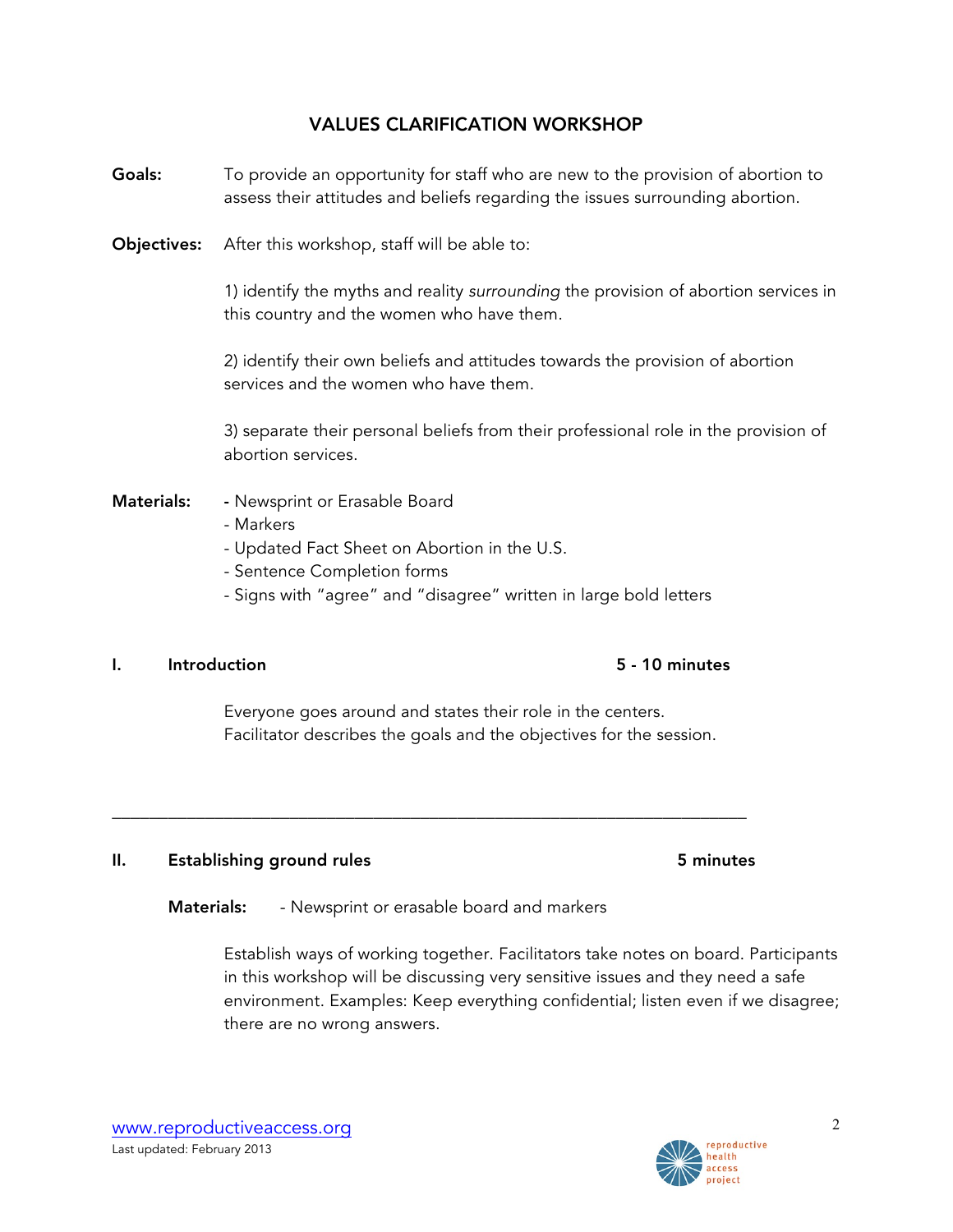### III. Breaking the News (alternative to IV "establishing empathy" exercise to follow)

\_\_\_\_\_\_\_\_\_\_\_\_\_\_\_\_\_\_\_\_\_\_\_\_\_\_\_\_\_\_\_\_\_\_\_\_\_\_\_\_\_\_\_\_\_\_\_\_\_\_\_\_\_\_\_\_\_\_\_\_\_\_\_\_\_\_\_\_

\_\_\_\_\_\_\_\_\_\_\_\_\_\_\_\_\_\_\_\_\_\_\_\_\_\_\_\_\_\_\_\_\_\_\_\_\_\_\_\_\_\_\_\_\_\_\_\_\_\_\_\_\_\_\_\_\_\_\_\_\_\_\_\_\_\_\_\_

Facilitators ask participants to pair up for a role play. One partner plays the "clinician" and the other the "patient". The clinician tells the patient that she is pregnant. The "patient" doesn't want to be pregnant. After one minute, the roles are reversed and the other partner plays the clinician breaking the news.

The facilitators then ask the participants to describe the most helpful aspects of the way the "clinician" broke the news. The answers are written on the board ("nonjudgmental", used sympathetic body language, etc.)

### IV. Establishing empathy 25 minutes

**Materials:** - Newsprint and markers

Exercise 1:

The facilitator asks the group to think of a time when they were in trouble, had a problem or were in a crisis and went to someone for help – it could have been a friend, a teacher, a family member, someone from your place of worship or a counselor.

Participants are then asked to choose someone sitting near them. One member of each team is asked to talk to their partners about what it was like to ask for help. After two minutes the other member of the team is given a chance to talk about their experience asking for help.

The facilitator stresses that when participants are listening to their partners they can use what we call "minimal encouragers", things like "uh huh" or "mm", but they are not to ask questions or give any verbal response to your partner.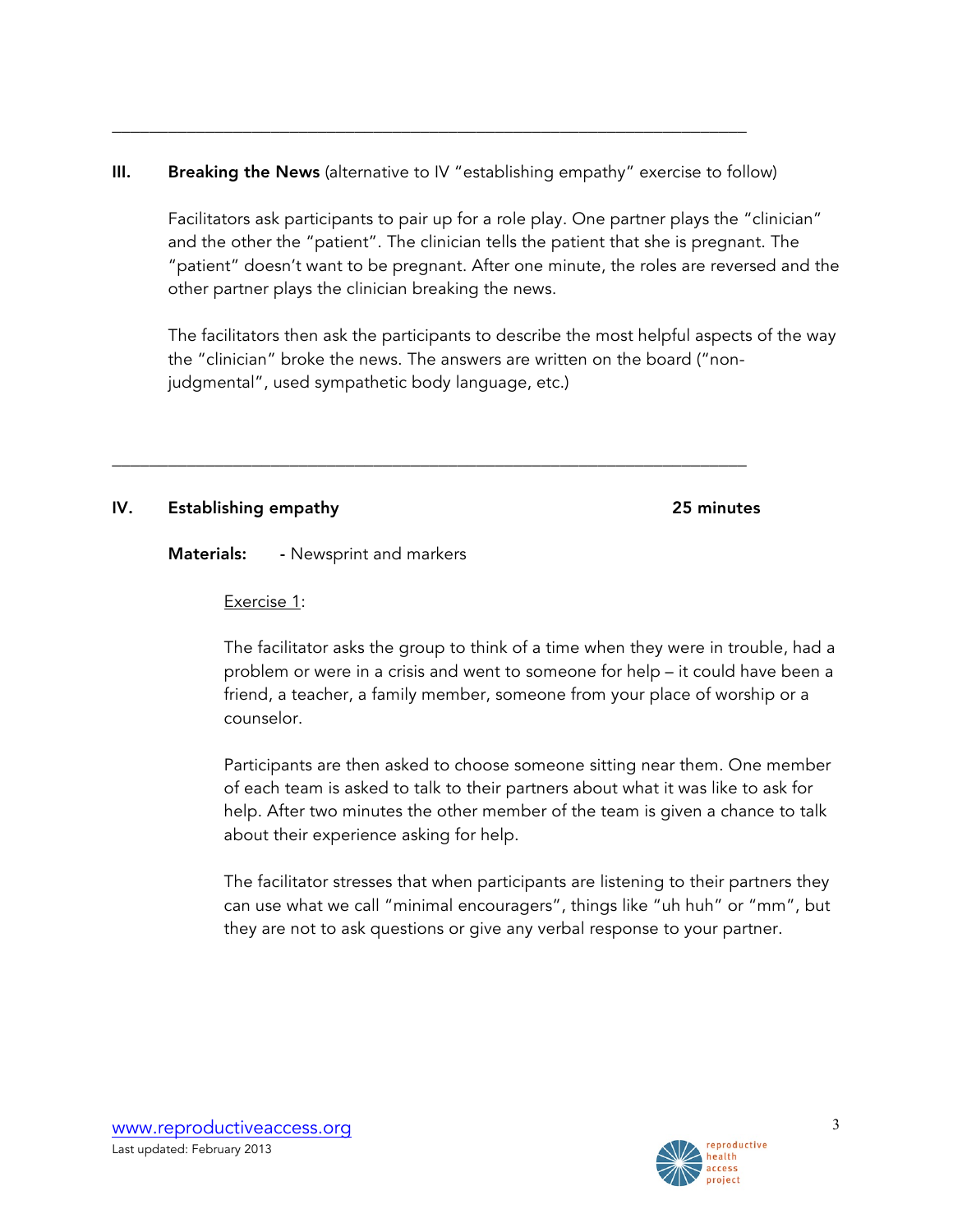#### Discussion:

After the allotted time, the facilitator asks the group as a whole the following questions, listing the responses on the newsprint:

What did you hear it was like for that person to ask for help? What was your partner's message about what was helpful? What was your partner's message about what was NOT helpful? What did it feel like talking for 2 minutes without interruption? What are the important values in dealing with someone in a crisis?

### Exercise 2 – "Stand-up/Sit-down":

The facilitator asks everyone to stand and introduces this exercise by saying:

We all do things that we "know better" not to do even though we know the consequences.

Now sit down if you smoke. Now sit down if you ever eat too much. Now sit down if you cross in between cars. Now sit down if you work too hard or too many hours

The exercise ends when no one is left standing. The facilitator points out that: We have all done something we know isn't good for us even though we know what the consequences could be. One of these things could even be having intercourse without contraception at a time when we did not want to become pregnant. We all have the right to "make bad choices". How do we provide a service without imposing our judgement on others? There is nothing that is "not judgmental". The goal is to separate the personal from the professional and to relate to clients in their terms.

#### V. Myths About Abortion **15 minutes**

Materials: - Newsprint and markers

- Fact sheet on abortion

\_\_\_\_\_\_\_\_\_\_\_\_\_\_\_\_\_\_\_\_\_\_\_\_\_\_\_\_\_\_\_\_\_\_\_\_\_\_\_\_\_\_\_\_\_\_\_\_\_\_\_\_\_\_\_\_\_\_\_\_\_\_\_\_\_\_\_\_

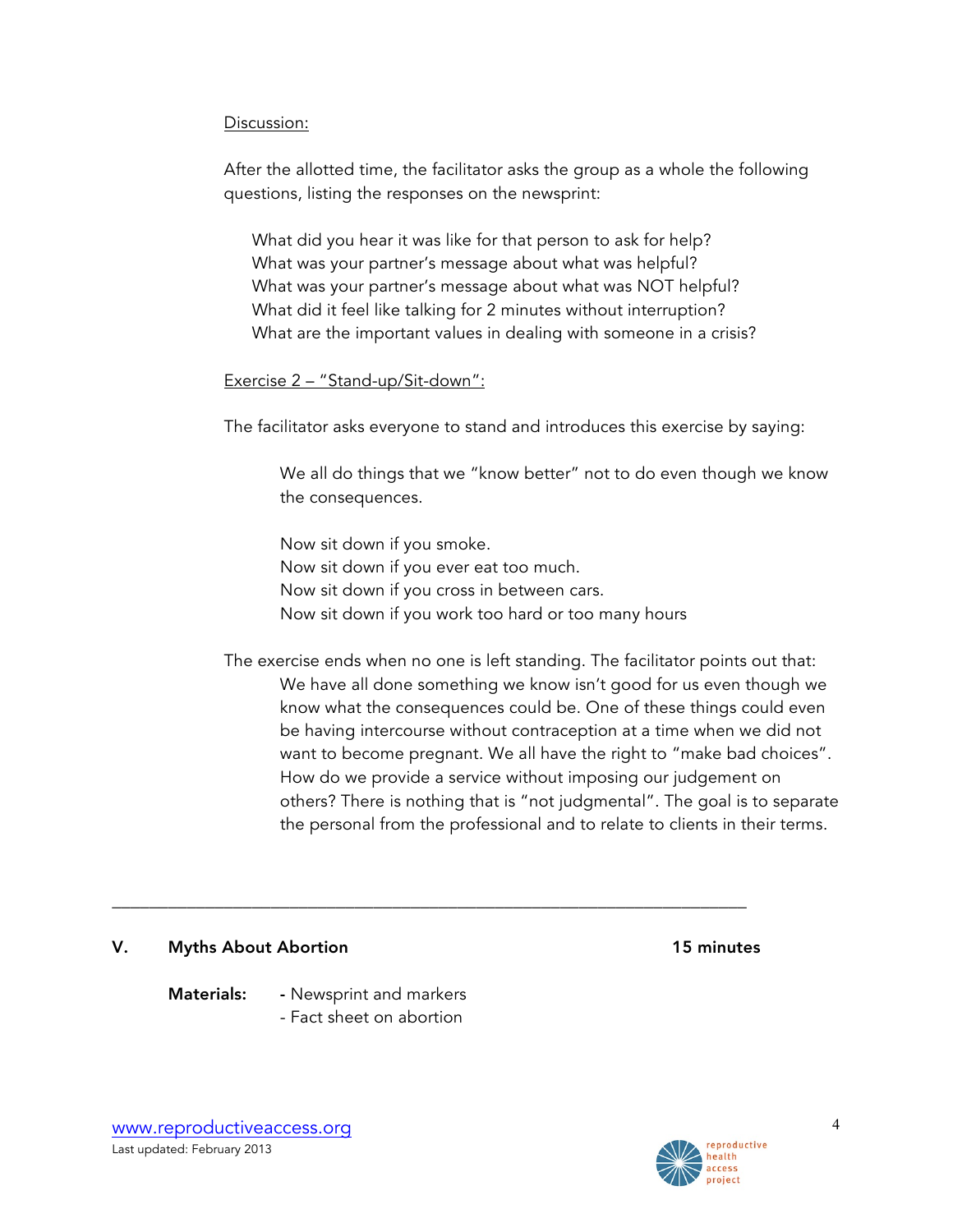What do people say about women who get abortions? For instance: they are "selfish." They are irresponsible. They use abortion as birth control. The facilitator lists the responses on newsprint.

After brainstorming a list of stereotypes, hand out the fact sheet and share information about the reality of abortion in the U.S.

### VI. Values Clarification 30 minutes

**Materials:** - List of value statements (for facilitator only)

\_\_\_\_\_\_\_\_\_\_\_\_\_\_\_\_\_\_\_\_\_\_\_\_\_\_\_\_\_\_\_\_\_\_\_\_\_\_\_\_\_\_\_\_\_\_\_\_\_\_\_\_\_\_\_\_\_\_\_\_\_\_\_\_\_\_\_\_

- Signs that say: Strongly agree

Strongly Disagree

- Masking tape
- Sentence completions
- Pens or pencils

### Exercise 1:

The facilitator asks the group to stand and explains that she/he is going to read statements about abortions. She/he has designated one side of the room for people who "strongly disagree" by posting a sign on the wall and the other side of the room for people who "strongly agree."

The facilitator explains that after each statement is read, people will move to where they think they are on the continuum. They can either move to where the sign is or anywhere else in the room that designates where they believe they fit. The middle of the room is neither agree or disagree, close to the sign that reads "strongly agree," but not directly under it, would be "somewhat agree."

To get people moving, the facilitator explains that the first example is not related to abortion but will give people the experience of moving to a place in the room that best represents their response to the statement. For instance:

I love chocolate cake, or I really wanted the Yankees to win the World Series

Then the facilitator reads one of the statements on the Value Statements list. After the group stops moving to their positions, the facilitator has a few

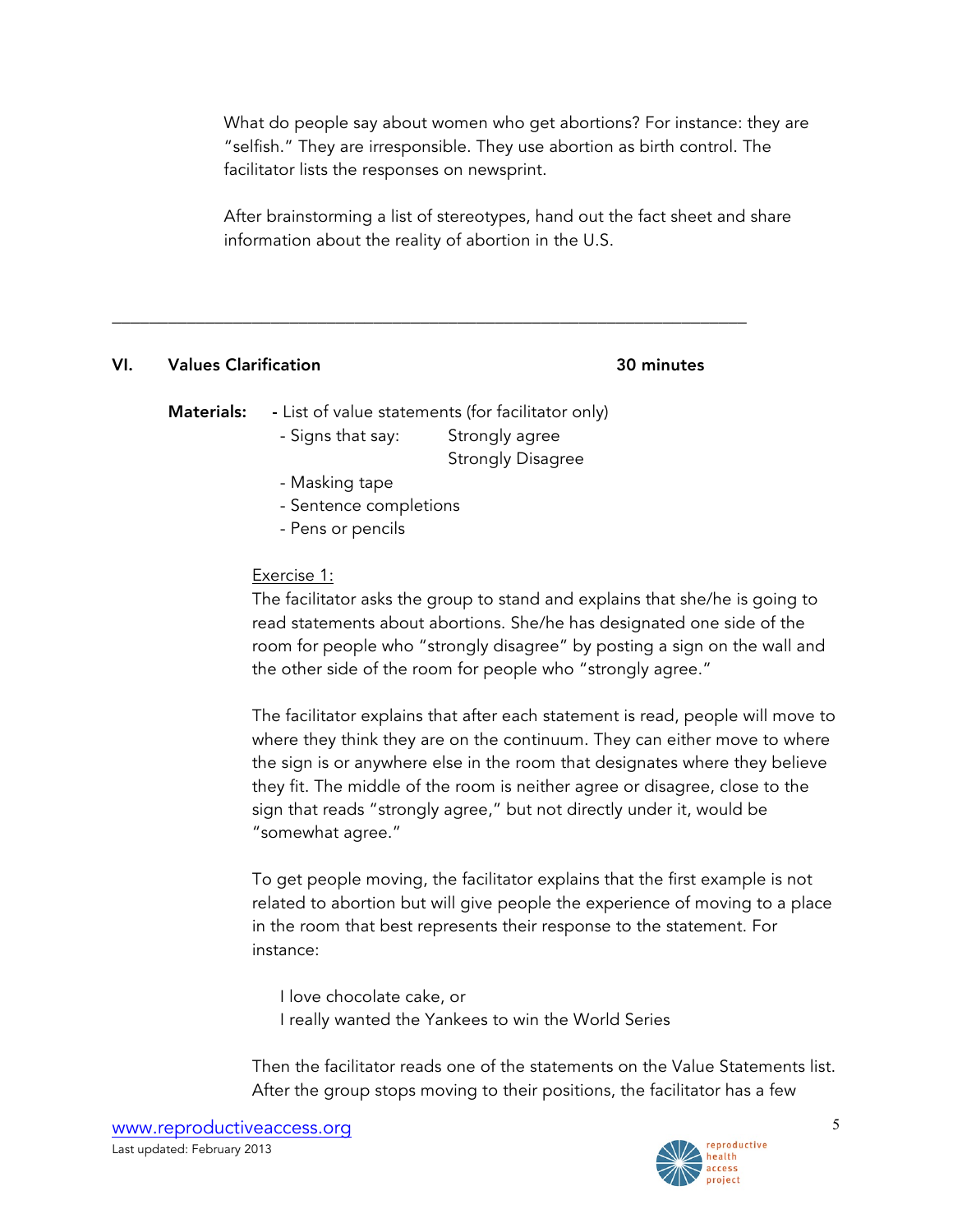people explain why they moved to where they are. The people should be selected from various different positions in the room.

### VALUES CLARIFICATION STATEMENTS

- Every woman has the right to choose to terminate a pregnancy.
- Parental consent should be required for any teen requesting an abortion.
- Women who have more than one abortion are irresponsible.
- Male partners should have the right to be part of the decision about terminating a

pregnancy.

Abortions should be legal only up to 12 weeks of pregnancy.

\_\_\_\_\_\_\_\_\_\_\_\_\_\_\_\_\_\_\_\_\_\_\_\_\_\_\_\_\_\_\_\_\_\_\_\_\_\_\_\_\_\_\_\_\_\_\_\_\_\_\_\_\_\_\_\_\_\_\_\_\_\_\_\_\_\_\_\_

### VII. Worst Fears 30 minutes

- The facilitator asks the group to write on a notecard the questions or statements they are most afraid a patient might ask them regarding abortion. The questions are not signed but are collected and then the facilitators go through the questions, answering some of them and opening up the discussion of the answers to the group.
- Some examples: "Can I see the baby after you do the abortion?" or "Don't you feel like you are a murderer for doing abortions?"

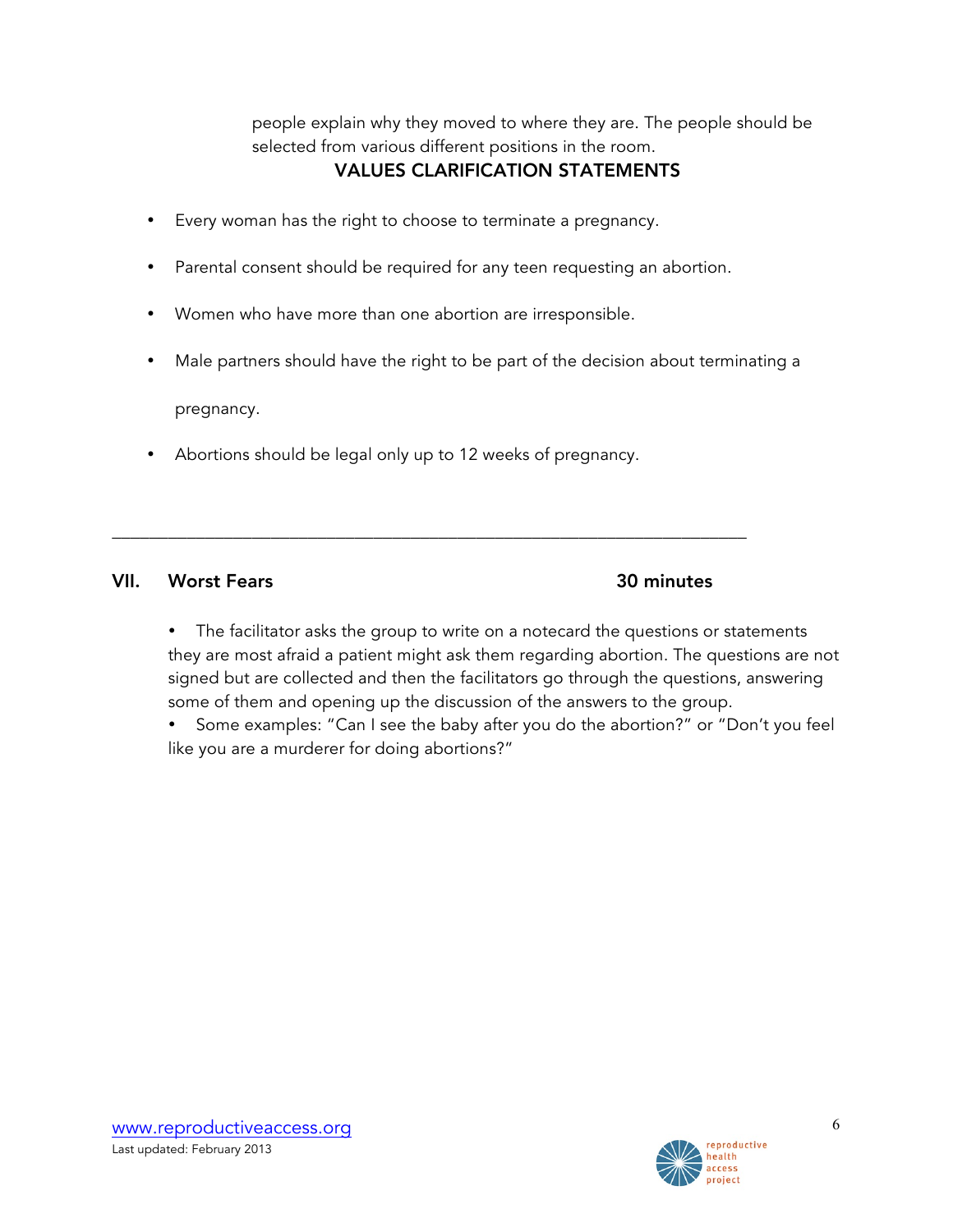### VALUES CLARIFICATION SENTENCE COMPLETIONS

(optional, if time permits)

| 3. A woman facing an unwanted pregnancy should: ________________________________                                                                                                                         |  |
|----------------------------------------------------------------------------------------------------------------------------------------------------------------------------------------------------------|--|
| 4. With a patient who has an unwanted pregnancy, the role of a primary care physician<br>should be:                                                                                                      |  |
| 5. My biggest concern about introducing abortions into our services is: _______<br><u> 1989 - Johann Harry Harry Harry Harry Harry Harry Harry Harry Harry Harry Harry Harry Harry Harry Harry Harry</u> |  |
| 6. If we provide abortions here, I am afraid that: _____________________________                                                                                                                         |  |
|                                                                                                                                                                                                          |  |
|                                                                                                                                                                                                          |  |

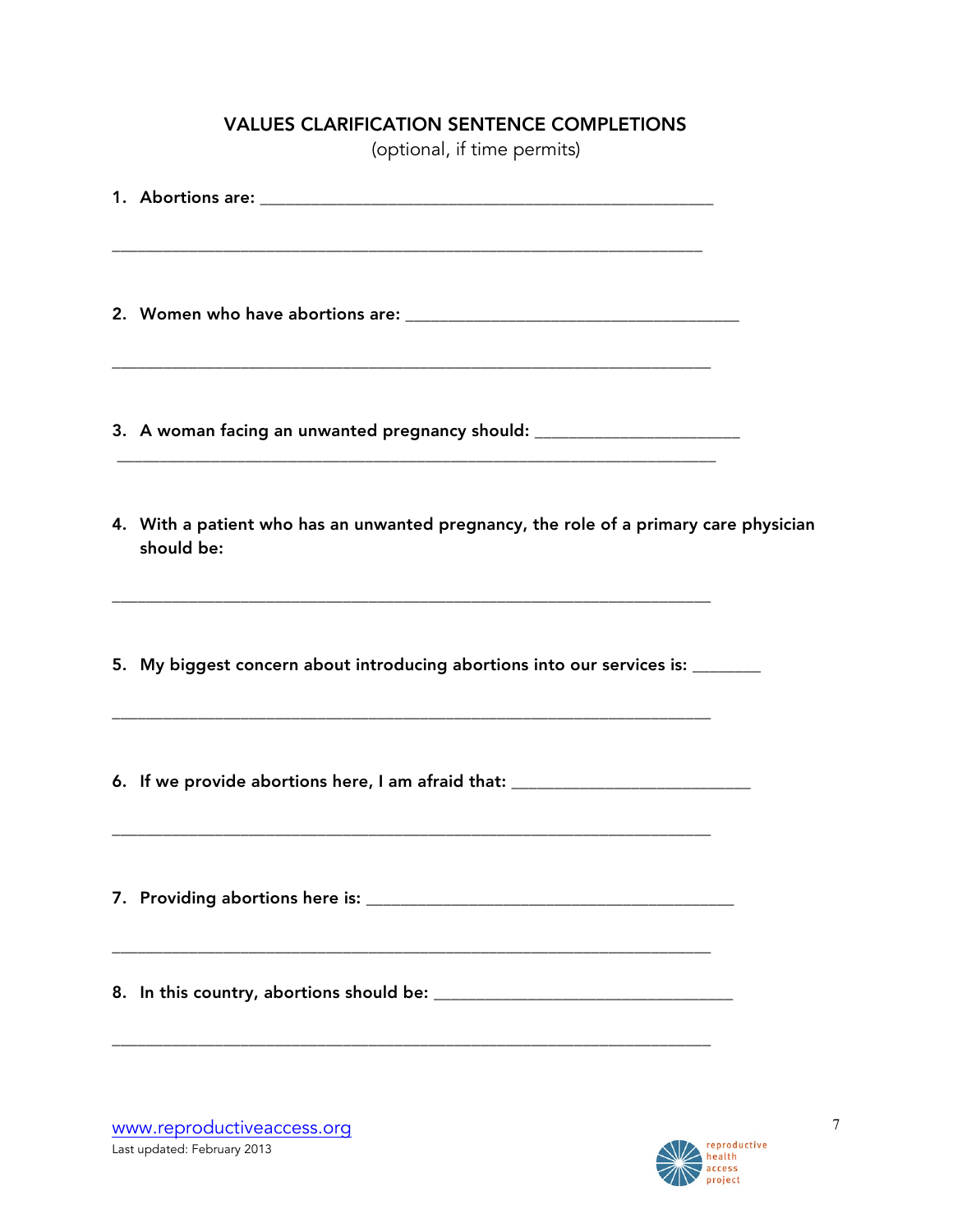# Myth Busting: Facts About Abortion

Unintended Pregnancy

- Each year almost 50% of all pregnancies among American women are unintended. [2011]
- At least half of American women will have an unintended pregnancy by age 45. [2013]

Low-income women are more likely to have an unintended pregnancy [2014]

- 49% of women obtaining abortions have incomes below 100% of the federal poverty level (\$11,670 for a single woman with no children)
- 26% of women obtaining abortions have incomes between 100-199% of the federal poverty level

### Abortion Statistics

• 3 in 10 women in the United States will have an abortion by age 45. [2008]

In 2011, 1.06 million abortions were performed in the United States, down from 1.21 million in 2008. [2011]

Fifty-one percent of the women getting abortions reported that they used contraception during the month they became pregnant. [2008]

Women have abortions at different times in their lives; [2014]

- 12% percent of American women obtaining abortions are teenagers
- Women in their 20s account for more than 60% of all abortions
- About 59% of abortions are obtained by women who have 1 or more children
- Women who have never married and are not cohabiting account for 46% of all abortions

Women who have abortions are from all racial, ethnic, socioeconomic, and religious backgrounds [2014]

- White women account for 39% of abortions, black women for 28%, Latinx women for 25% and women of other races for 9%
- 30% of women obtaining abortions identify as Protestant, 24% identify as Catholic, and 34% reported no religious affiliation

The reasons women give for having an abortion underscore their understanding of the responsibilities of parenthood and family life [2005]

- 3/4 of women cite concern for or responsibility to other individuals
- 3/4 say they cannot afford a child
- 3/4 say that having a baby would interfere with work, school or the ability to care for dependents
- 1/2 of women say they do not want to be a single parent or are having problems with their husband or partner

#### Abortion Complications

• Abortions performed in the first trimester pose virtually no long-term risk of such problems as infertility, ectopic pregnancy, miscarriage or birth defect, and little or no risk of preterm or lowbirth-weight deliveries. This is the same for both medication abortion and surgical (aspiration) abortion. [2006]